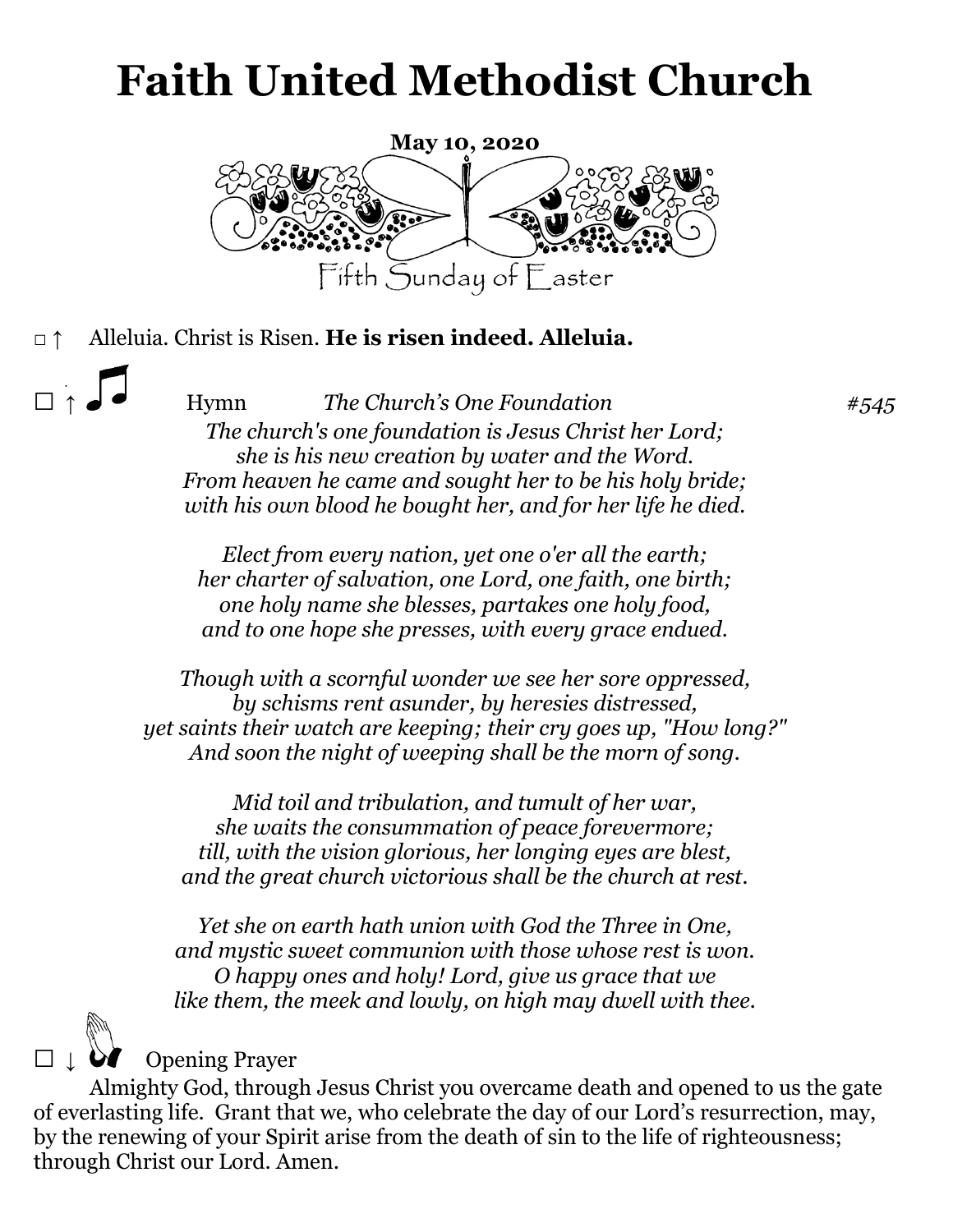

### □ ↓ Epistle Reading 1 Peter 2:2-10

Like newborn infants, long for the pure, spiritual milk, so that by it you may grow into salvation— if indeed you have tasted that the Lord is good. Come to him, a living stone, though rejected by mortals yet chosen and precious in God's sight, and like living stones, let yourselves be built into a spiritual house, to be a holy priesthood, to offer spiritual sacrifices acceptable to God through Jesus Christ. For it stands in scripture:

'See, I am laying in Zion a stone,

a cornerstone chosen and precious;

and whoever believes in him will not be put to shame.'

To you then who believe, he is precious; but for those who do not believe,

'The stone that the builders rejected

has become the very head of the corner',

and 'A stone that makes them stumble,

and a rock that makes them fall.'

They stumble because they disobey the word, as they were destined to do. But you are a chosen race, a royal priesthood, a holy nation, God's own people, in order that you may proclaim the mighty acts of him who called you out of darkness into his marvellous light.

Once you were not a people,

but now you are God's people;

once you had not received mercy,

but now you have received mercy.

 $\Box$   $\uparrow$  Psalm 31:1-5, 15-16

**R –** *Let all things their creator bless: Alleluia, Alleluia! Alleluia!*

In you, O Lord I seek refuge; let me never be put to shame; in your righteousness, deliver me.

#### **incline your ear to me, rescue me speedily! Be a rock of refuge for me, a strong fortress to save me.**

You are indeed my rock and my fortress; for your name's sake lead me and guide me; **Take me out of the net which is hidden for me, for you are my refuge. R**

Into your hand I commit my spirit; you have redeemed me, O Lord, faithful God. **I hate those who pay regard to vain idols; but I trust in the Lord.** My times are in your hand; deliver me from the hand of my enemies and persecutors. **Let your face shine on your servant; save me through your steadfast love! R**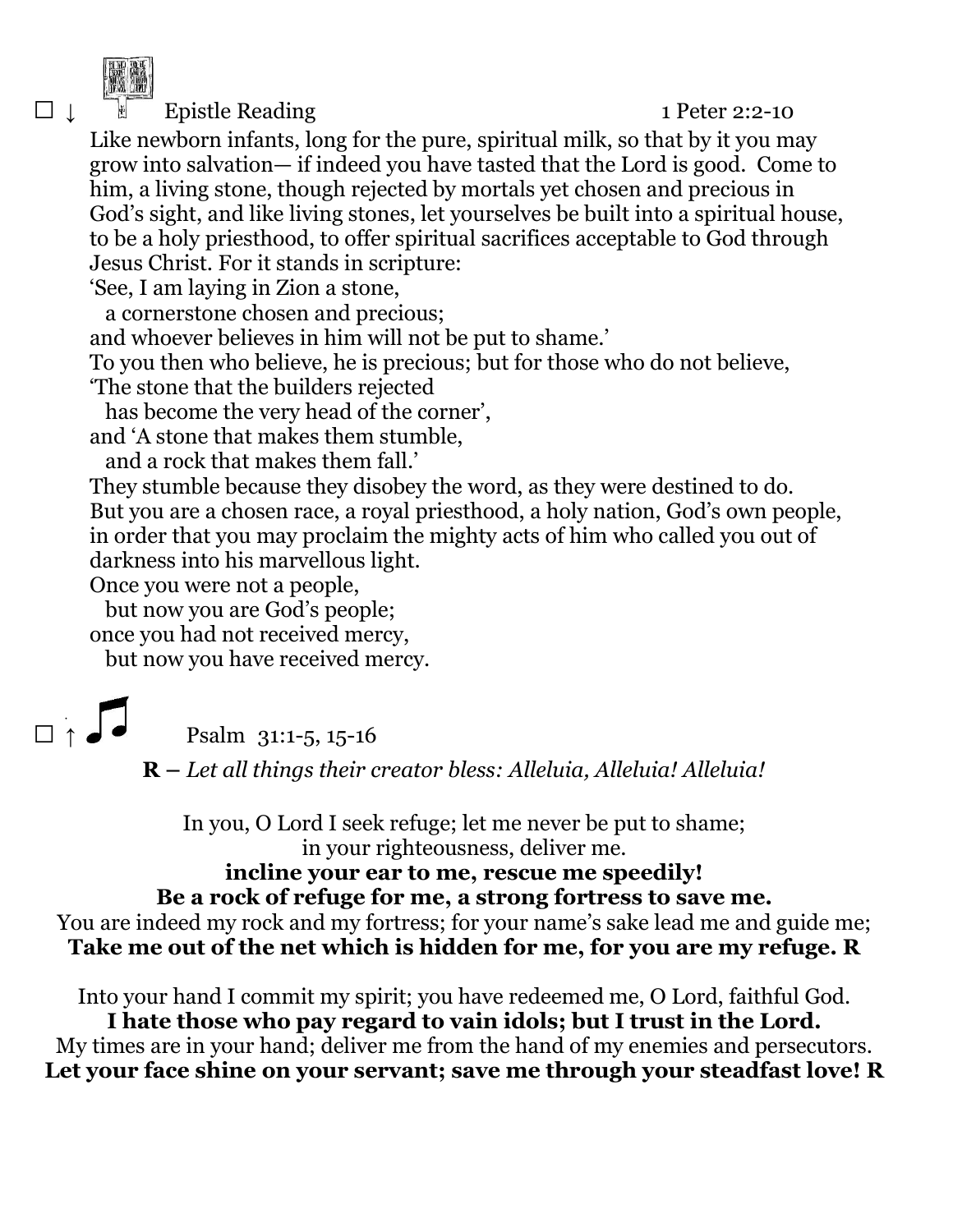$\Box$   $\uparrow$   $\Box$   $\Box$   $\uparrow$   $\Box$   $\downarrow$   $\Box$   $\downarrow$   $\Box$   $\downarrow$   $\Box$   $\downarrow$   $\Box$   $\downarrow$   $\Box$   $\downarrow$   $\Box$   $\downarrow$   $\Box$   $\downarrow$   $\Box$   $\downarrow$   $\Box$   $\downarrow$   $\Box$   $\downarrow$   $\Box$   $\downarrow$   $\Box$   $\downarrow$   $\Box$   $\downarrow$   $\Box$   $\downarrow$   $\Box$   $\downarrow$   $\Box$   $\downarrow$   $\Box$   $\$ *Come, every soul by sin oppressed, there's mercy with the Lord; and he will surely give you rest, by trusting in his Word.*

> *Refrain - Only trust him, only trust him, only trust him now. He will save you, he will save you, he will save you now.*

*For Jesus shed his precious blood rich blessings to bestow; plunge now into the crimson flood that washes bright as snow. Refrain*

*Yes, Jesus is the truth the way that leads you into rest; believe in him without delay, and you are fully blest. Refrain*

*Come then and join this holy band, and on to glory go, to dwell in that celestial land where joys immortal flow. Refrain*



 $\square \uparrow \Box$  Gospel Reading John 14:1-14

'Do not let your hearts be troubled. Believe in God, believe also in me. In my Father's house there are many dwelling-places. If it were not so, would I have told you that I go to prepare a place for you? And if I go and prepare a place for you, I will come again and will take you to myself, so that where I am, there you may be also. And you know the way to the place where I am going.' Thomas said to him, 'Lord, we do not know where you are going. How can we know the way?' Jesus said to him, 'I am the way, and the truth, and the life. No one comes to the Father except through me. If you know me, you will know my Father also. From now on you do know him and have seen him.'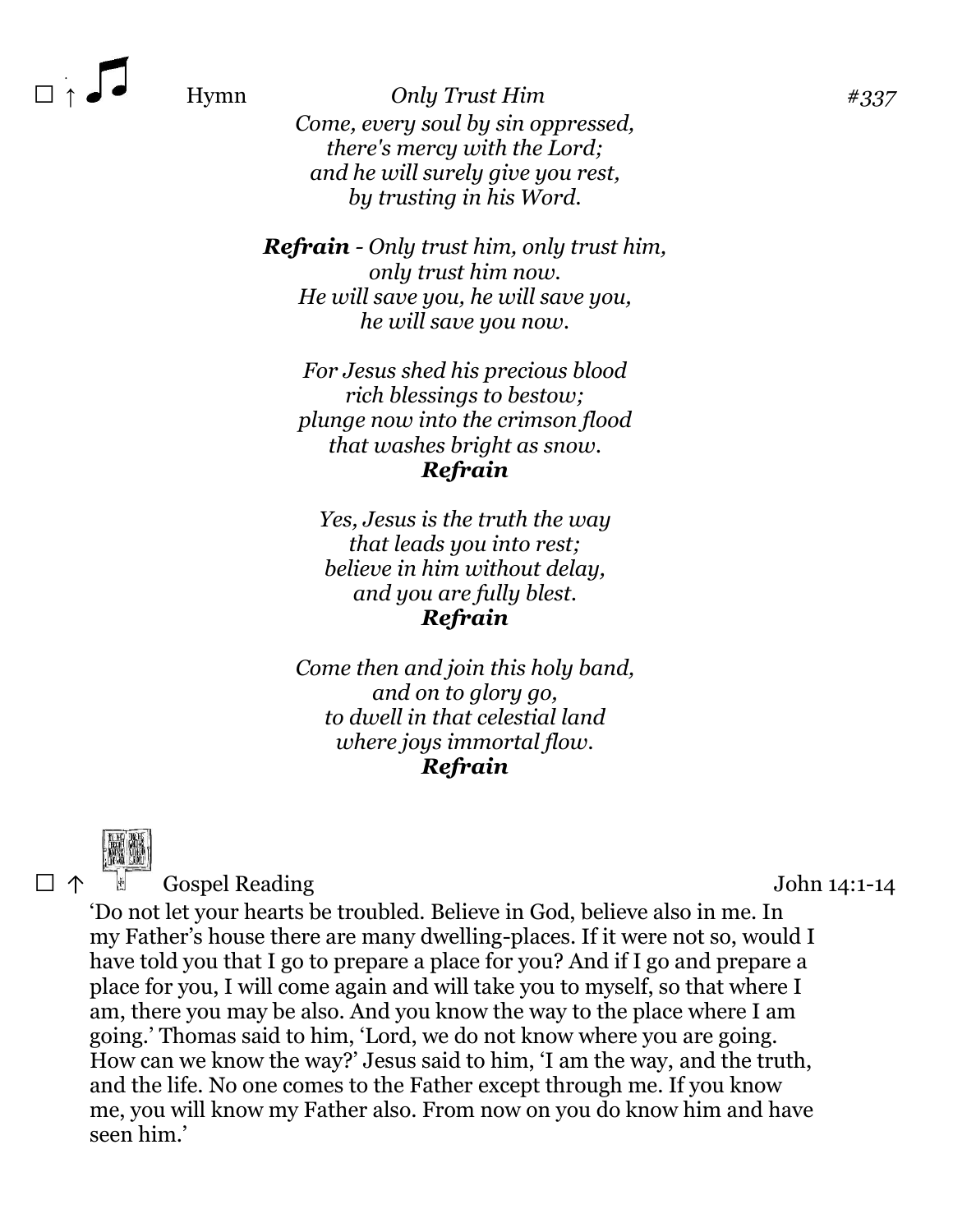Philip said to him, 'Lord, show us the Father, and we will be satisfied.' Jesus said to him, 'Have I been with you all this time, Philip, and you still do not know me? Whoever has seen me has seen the Father. How can you say, "Show us the Father"? Do you not believe that I am in the Father and the Father is in me? The words that I say to you I do not speak on my own; but the Father who dwells in me does his works. Believe me that I am in the Father and the Father is in me; but if you do not, then believe me because of the works themselves. Very truly, I tell you, the one who believes in me will also do the works that I do and, in fact, will do greater works than these, because I am going to the Father. I will do whatever you ask in my name, so that the Father may be glorified in the Son. If in my name you ask me for anything, I will do it.



Prayer: Speak to us, Risen Christ, along this road: **explain the Scriptures, break open the bread of life, and set our hearts on fire with your love. Amen.**

 $\frac{1}{2}$   $\frac{1}{2}$  Witness *Into the Unknown: Life* 

Draw a picture of something from the sermon (what the pastor is saying).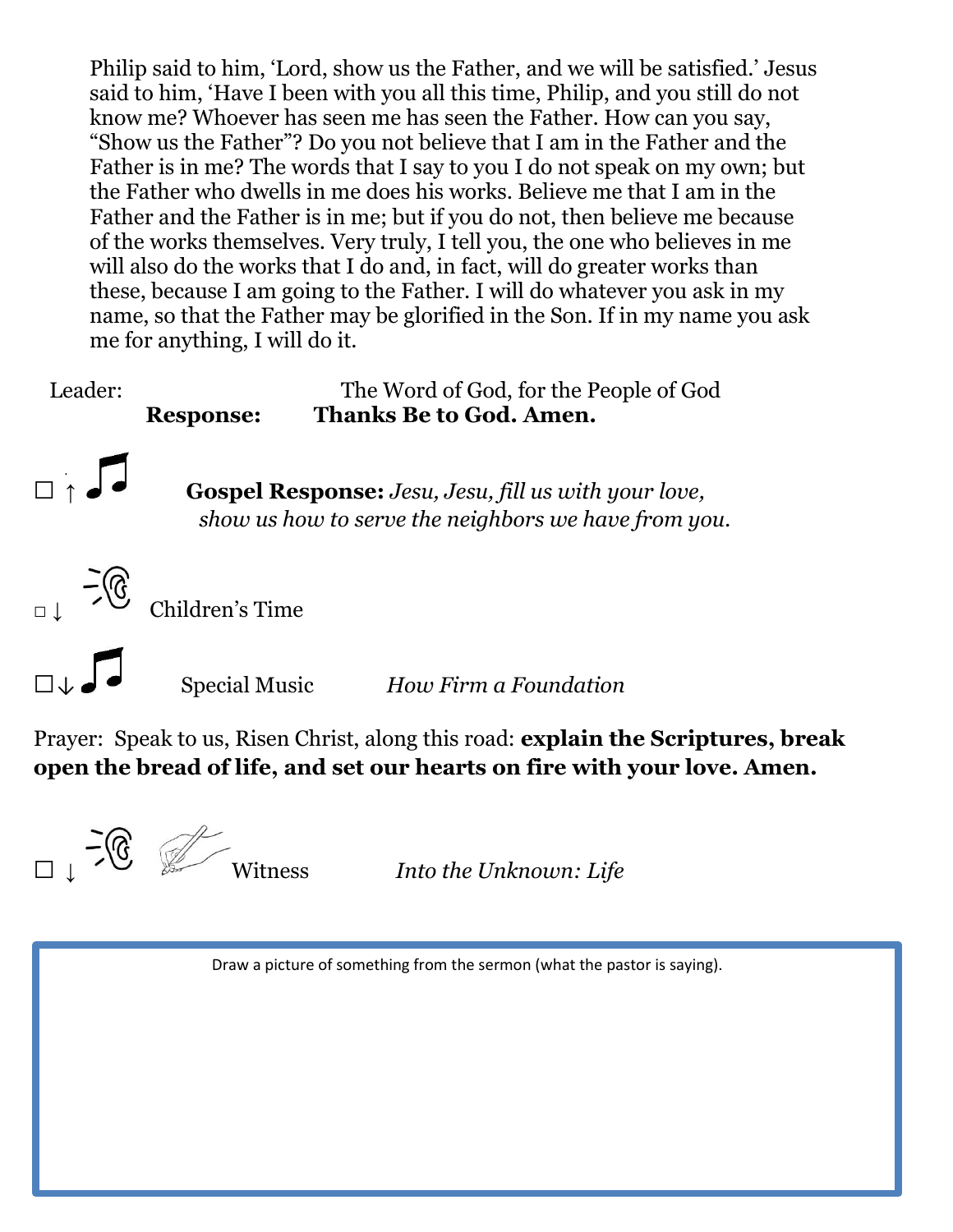### □ <sup>↑</sup> Affirmation of Faith

**I believe in God the Father Almighty, maker of heaven and earth; And in Jesus Christ his only Son our Lord; who was conceived by the Holy Spirit, born of the Virgin Mary, suffered under Pontius Pilate, was crucified, dead and buried; the third day he rose from the dead; he ascended into heaven, and sitteth at the right hand of God the Father Almighty; from thence he shall come to judge the quick and the dead.**

**I believe in the Holy Spirit, the holy catholic church, the communion of saints, the forgiveness of sins, the resurrection of the body, and the life everlasting. Amen.** Ĭ

# Gloria Patri

*Gloria be to the Father and to the Son and to the Holy Ghost; as it was in the beginning, is now, and ever shall be, world with-out end. A-men. A-men.*

> Song of Prayer: Alleluia, alleluia! Give thanks to the risen Lord. *Alleluia, alleluia give praise to his name.*

Prayers of the People

 For our unity and the unity of your whole church in your mission to make disciples of Jesus Christ for the transformation of the world? Lord in your mercy, **Hear our prayer**.

With leaders at every level of our common life— villages, towns, states, nations, corporations, and international associations—that there may be peace and justice for all people. Lord in your mercy, **Hear our prayer.**

 For the earth, that we may be and inspire others to be good stewards of all of the gifts of your creation. Lord in your mercy, **Hear our prayer.**

With all who need your healing and deliverance, from physical or mental illness, isolation, deprivation, violence, and any form of oppression. Lord in your mercy, **Hear our prayer**.

 We gather all these prayers into the prayer your Son taught to us, **Our Father, who art in heaven, hallowed be thy name. Thy kingdom come, thy will be done on earth as it is in heaven. Give us this day our daily bread. And forgive us our trespasses, as we forgive those who trespass against us. And lead us not into**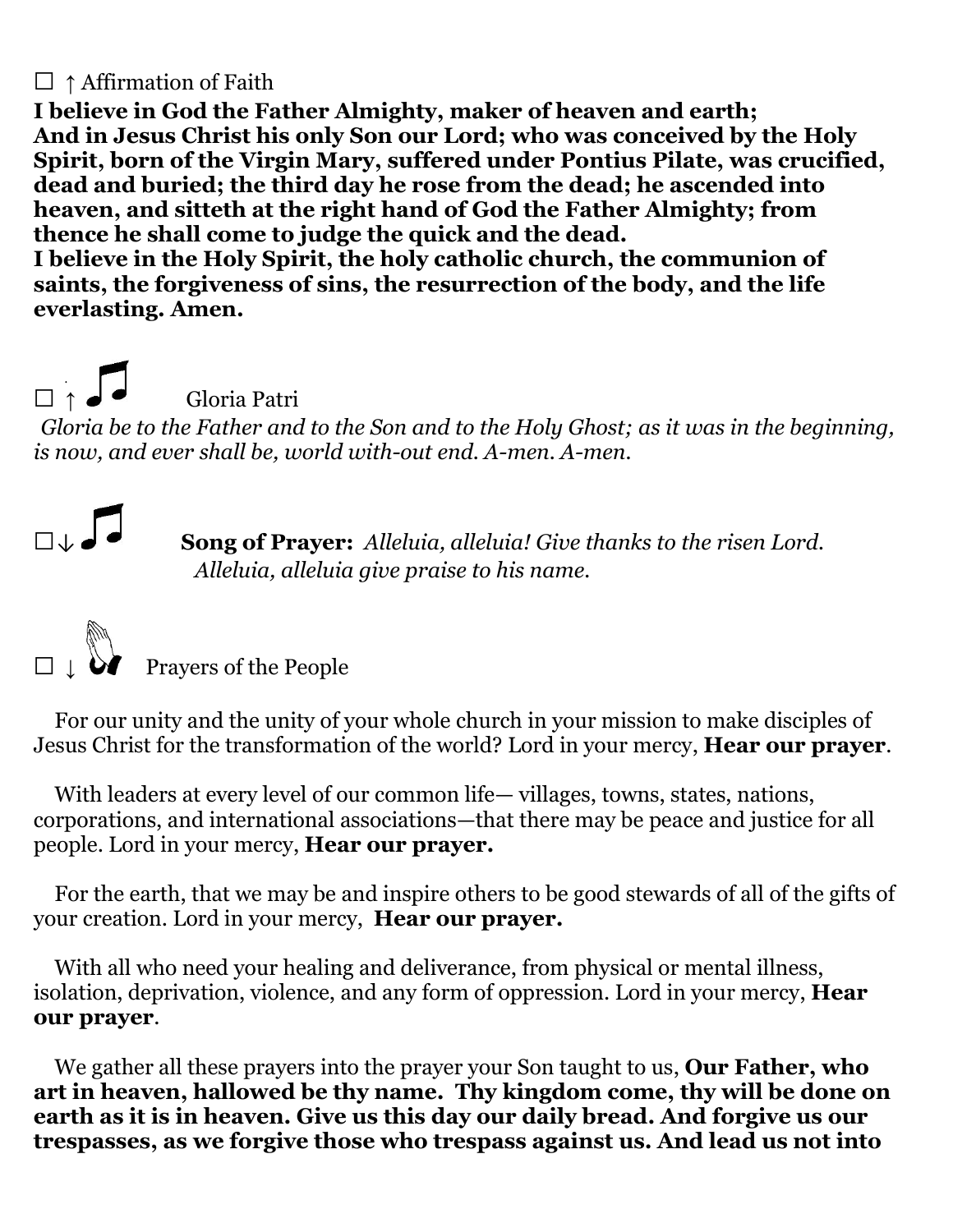**temptation, but deliver us from evil. For thine is the kingdom, and the power, and the glory forever. Amen.**



 $\bigotimes^{\mathbb{N}\mathbb{N}}$  Collecting of Tithes & Offering

□ ↑ Doxology: *Praise God, from whom all blessings flow. Praise him, all creatures here below; praise him above, ye heavenly host; praise Father, Son and Holy Ghost. Amen.*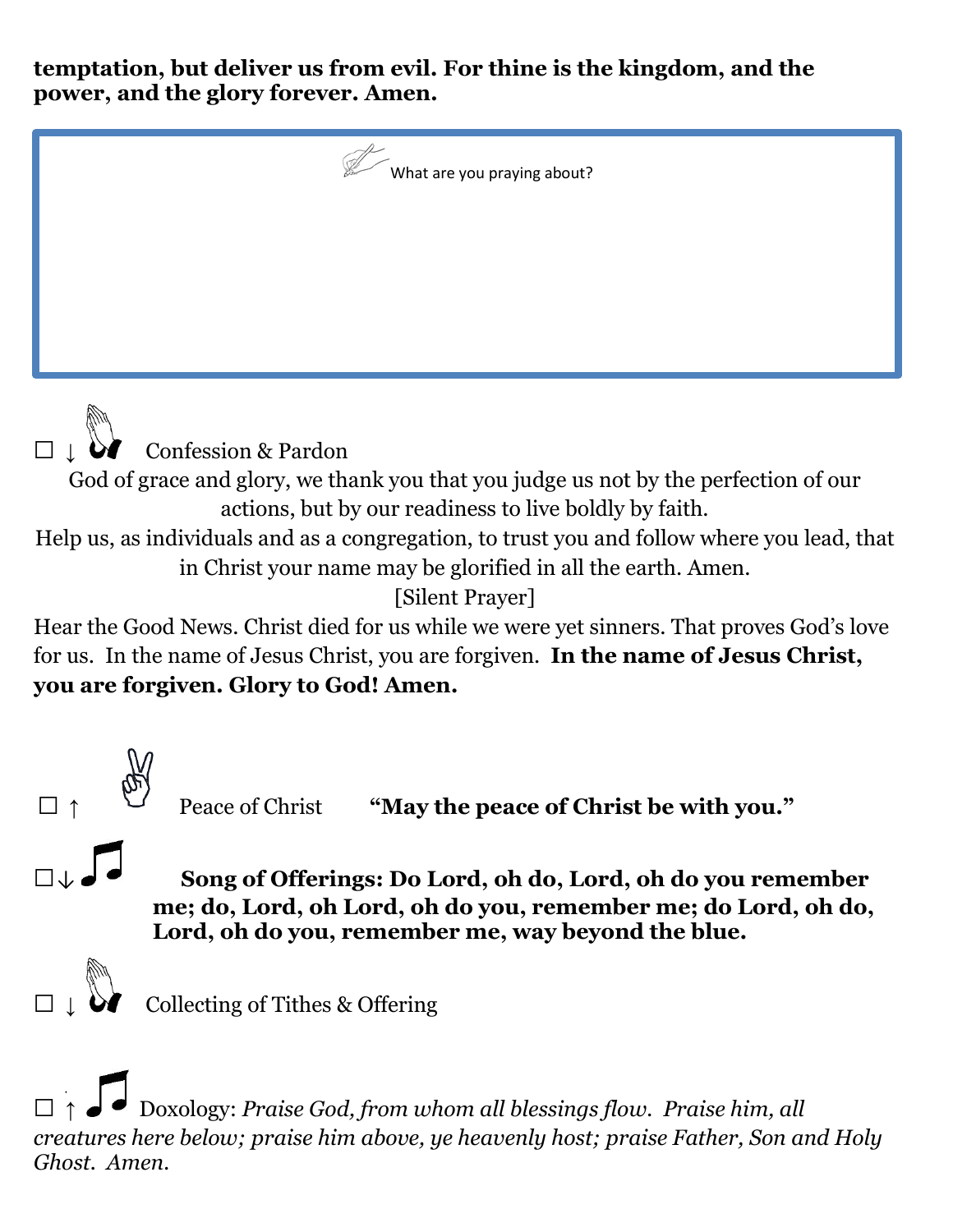

 $\Box$   $\uparrow$   $\Box$   $\Box$   $\uparrow$   $\Box$   $\Box$   $\downarrow$   $\Box$   $\Box$   $\downarrow$   $\Box$   $\Box$   $\downarrow$   $\Box$   $\Box$   $\downarrow$   $\Box$   $\Box$   $\parallel$   $\Box$   $\parallel$   $\Box$   $\parallel$   $\Box$   $\parallel$   $\Box$   $\parallel$   $\Box$   $\parallel$   $\Box$   $\parallel$   $\Box$   $\parallel$   $\Box$   $\parallel$   $\Box$   $\parallel$   $\Box$   $\parallel$   $\Box$   $\parallel$   $\Box$  *I heard an old, old story, How a Savior came from glory, How He gave His life on Calvary To save a wretch like me; I heard about His groaning, Of His precious blood's atoning, Then I repented of my sins And won the victory.*

> *Chorus: O victory in Jesus, My Savior, forever. He sought me and bought me With His redeeming blood; He loved me ere I knew Him And all my love is due Him, He plunged me to victory, Beneath the cleansing flood.*

*I heard about His healing, Of His cleansing pow'r revealing. How He made the lame to walk again And caused the blind to see; And then I cried, "Dear Jesus, Come and heal my broken spirit," And somehow Jesus came and bro't To me the victory. Chorus*

*I heard about a mansion He has built for me in glory. And I heard about the streets of gold Beyond the crystal sea; About the angels singing, And the old redemption story, And some sweet day I'll sing up there The song of victory. Chorus*

□ ↓ Benediction

□ ↑ Benediction Response *Lift High the Cross Lift high the cross, the love of Christ proclaim till all the world adore his sacred name.*